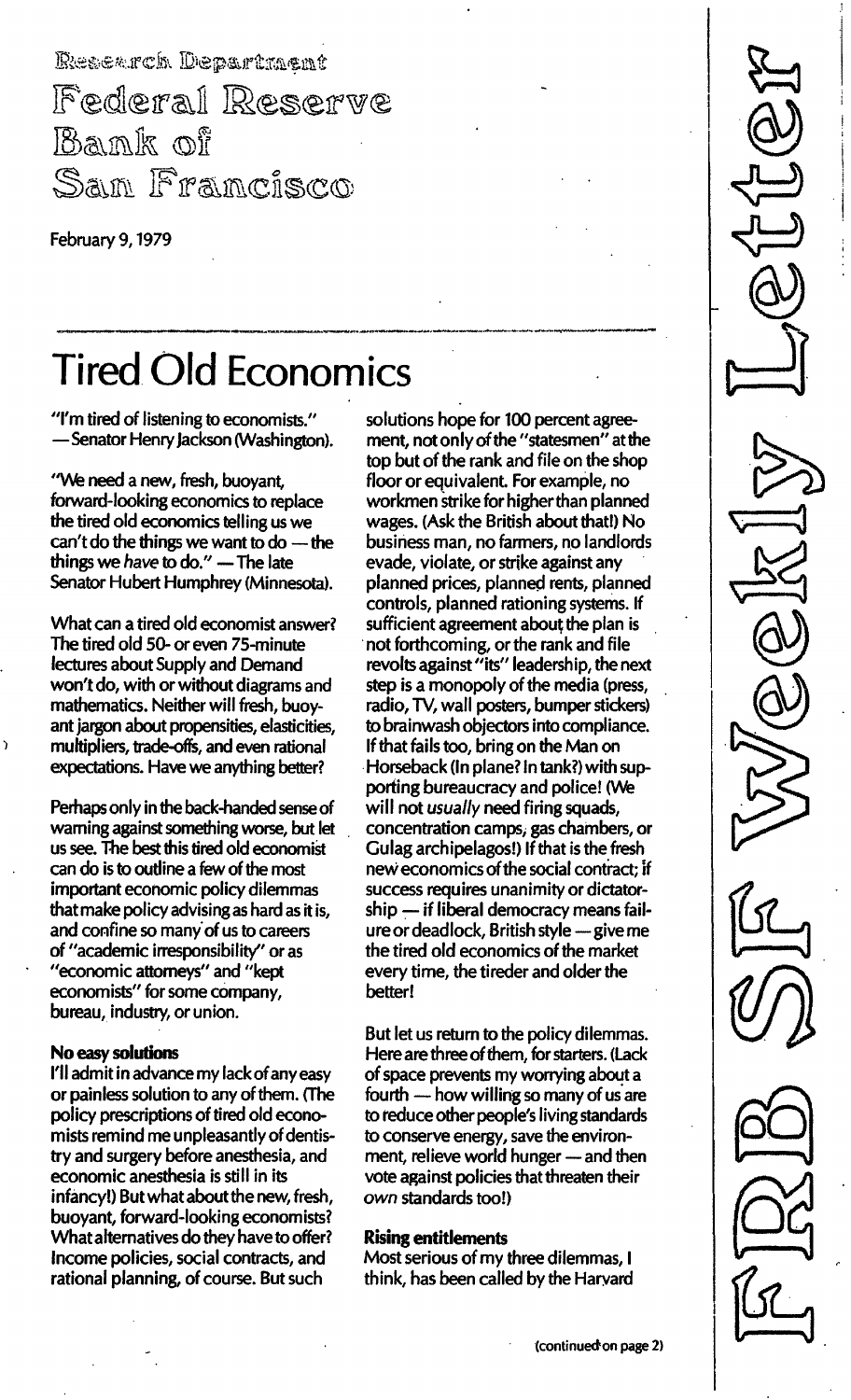## Federal Reserve  $\mathbb{R}$ an $\mathbb{R}$  of Sam Francisco

Opinions expressed in this newsletter do not necessarily reflect the views of the management of the Federal Reserve Bank of San Francisco, nor of the Board oi Governors of the Federal Reserve System.

sociologist Daniel Bell a "revolution of rising entitlements." The argument is that everyone is entitled to at least the average income, without having to work harder than the average person or under less pleasant conditions. This appeals, I am sure, to most people's intuitive senses of justice and ethics. But justice and ethics involve us in difficulties of arithmetic and algebra. Can even Senator Jackson or the Humphrey-Hawkins Act put 100 percent of the people into the top 50 percent of the income or the wealth distribution? If average American family income is approximately \$15,000, can they bring all the \$5,000 and \$10,000 families up to that level during one administration without bringing down not only a few superrich but also the much more numerous \$20,000 - \$50,000 middle class? Since half society's jobs are more dull, unpleasant, or dangerous than the other half, who is going to do them if everyone has a \$15,000 family income? How much would a head of lettuce have to cost (in consumer prices, in taxes, or in the inflation rates) to pay you whatever sum would induce you and your family to accept stoop labor ten hours a day under an Imperial Valley sun?

#### Unemployment problem

We can also relate "rising entitlements" to the unemployment problem. Suppose

you, an unemployed worker, had a choice between a guaranteed job at \$100 a week and a 20 percent chance of landing a \$400 one. With only these alternatives you would take the povertylevel job fairly soon. A perfectly rational decision. But now let us change the rules: One hundred percent chance of \$100 against a 20 percent chance of \$400 plus an 80 percent chance of relief (or unemployment insurance, or living off relatives) at a \$75 weekly level. Most of you, perfectly willing to work at the right job on the right terms, would equally-rationally reject the lousy job and keep on looking under the new rules. Most tired old economists  $-$  led, however, by the brilliant young Martin Feldstein of Harvard - think most of our unemployment is usually "search unemployment" which would disappear if relief or equivalents were more unattractive than they are. These economists go on to doubt that present unemployment rates (about 6 percent) can ever fall to the levels we want (4 percent) so long as we continue subsidizing longer job searches by the unemployed. But are we really willing to let economic necessity force the poor into dirty, disagreeable, dead-end jobs at poverty wages?

This is the dilemma: How can we combine low measured unemployment with just (or equitable, or compassionate) treatment of the unemployed? Here is an impossible assignment to think about: Find some "politically realistic" ratio of relief level to average wage, which forces no individual A into what is called sub-employment and permits no other individual B, with different tastes, "a life of Riley on the dole." All or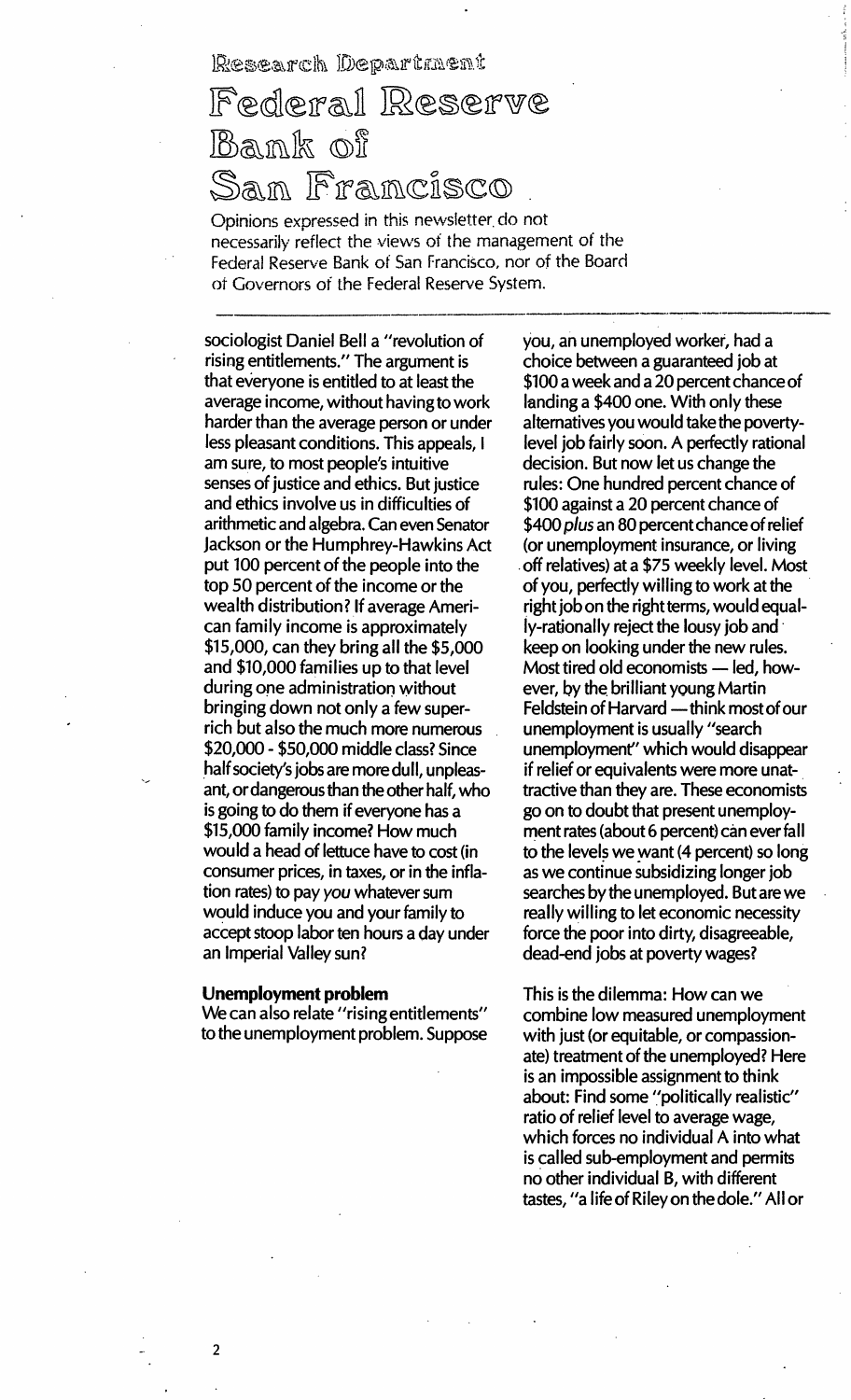nearly all existing ratios are damned simultaneously from the political Left as too hard on A and from the Right as too -easy on B.

#### Money and inflation

My third dilemma is about money and inflation. We all know we would buy more, or employ more people, at 1939 or 1959 prices or wages than at prospective 1979 ones. But we also know we buy less - not fewer quarts of milk and loaves of bread, perhaps, but fewer suits of clothes, pairs of shoes, or household appliances - when prices are falling than when they are rising. (The temptation is to wait for prices to fall further in the first case, and to beat the next price rise in the second.) And we don't know how to get lower prices by a combination of monetary and fiscal fine tuning, without first having them fall from "here" to "there".

Of course a Great Dictator could force prices (including wages!) down at once without warning, and without much regard for "justice" as between debtors and creditors, old and young, fixed incomes and variable ones. (But if anyone wants a dictator, even "Me for Dictator," he hesitates to admit it.)

Just as politicians scorn economists' still small voice of anti-social (?) conscience, economists worry about politicians whose idea of political economy is "never to vote for a tax or against an appropriation." Madame de Pompadour said to Louix XV of France, "apres nous, Ie deluge." The deluge washed the king's successor (his grandson) away in blood 19 years after his death. Too many of our

politicians find that it pays off to say, "apres I'election, le deluge" than keep me entirely happy about either our country's future or democracy as a system. Can no one rise higher than Dog-Catcher or County Commissioner who would say instead, with Henry Clay, "I'd rather be right than President?" (Henry Clay was often wrong and never President!)

And before being too unkind to our politicians, what about our neighbors, or ourselves? Did you, by any chance, react to our worsening energy prospects by buying yourself a great big "recreational vehicle" to spend your vacation cruising 40 or 50 States at 8 miles per gallon of OPEC oil? (Maybe your last chance before dollar gas, lighter cars, rationing, or whatever lies ahead!) Maybe you are carrying around a miniature policy dilemma inside your own skin: "Apres les vacances, Ie deluge!"

#### Martin Bronfenbrenner

(The author, Professor of Economics at Duke University, is Visiting Scholar at the Federal Reserve Bank of San Francisco this semester.)